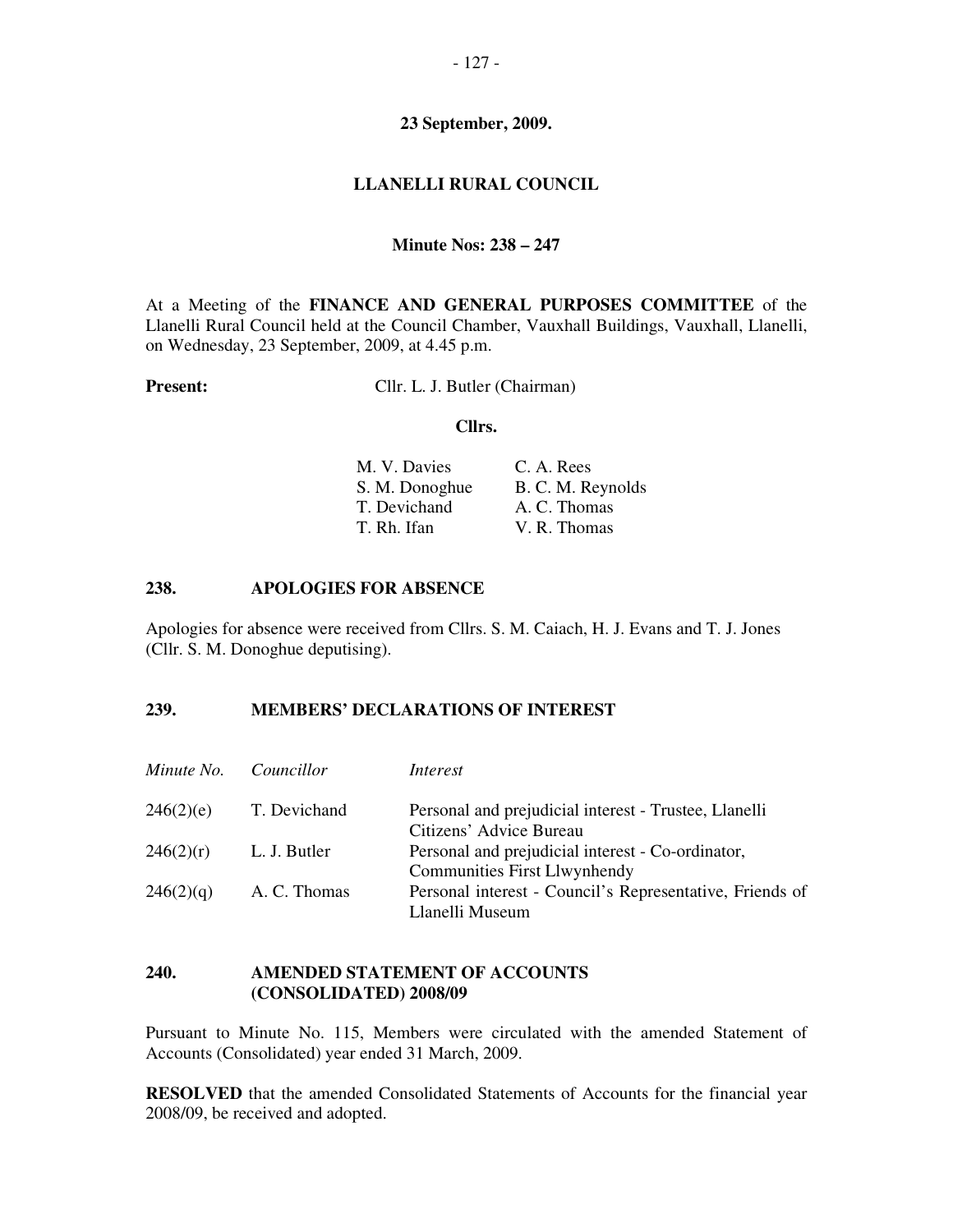# **241. AUDIT OF ACCOUNTS 2008/09**

Members were circulated with 'the report to those charged with governance' 2008/09, which gave an opinion on the accuracy and fairness of the accounting statements and related notes. A letter of representation to be signed by the Responsible Financial Officer (Deputy Clerk (Administration)) was also circulated for approval.

**RESOLVED** that the report be accepted and that the Deputy Clerk (Administration) be authorised to sign the letter of representation.

# **242. FINANCIAL REPORTS**

**RESOLVED** that the Committee Reports for the Administration and Training Departments for August 2009, be noted.

## **243. SCHEDULES OF PAYMENTS**

Consideration was given to the Schedules of Payments for the Administration Department and the Training Department for July and August 2009 respectively, (copies of which had been previously circulated to Members) which revealed that the expenditure amounted to £146,273.94, £135,975.47, £63,521.34 and £63,210.56 respectively.

**RESOLVED** that the reports be noted.

## **244. INTERNAL AUDIT REPORT (FIRST INTERIM) 2009/10**

Members were circulated with the above report received from the Director, Auditing Solutions Ltd., which concluded that there were no matters requiring attention.

**RESOLVED** that the Internal Audit Report (First Interim) 2009/10, be noted.

## **245. VAT PARTIAL EXEMPTION**

Members were circulated with correspondence received from Accounting Solutions from DCK Beavers Ltd., informing that the Moratorium for partial exemption calculations ended on 31 March, 2009. Whilst no partial exemption calculation needed to be submitted for 2008/09, this was a requirement for 2009/10.

Representatives were working to get the limit increased, however there was no guarantee that this would be successful. There was therefore, a possibility of a loss of VAT recovery for 2009/10.

**RESOLVED** to engage the services of DCK Beavers Ltd. to undertake the VAT partial exemption calculation for 2009/10.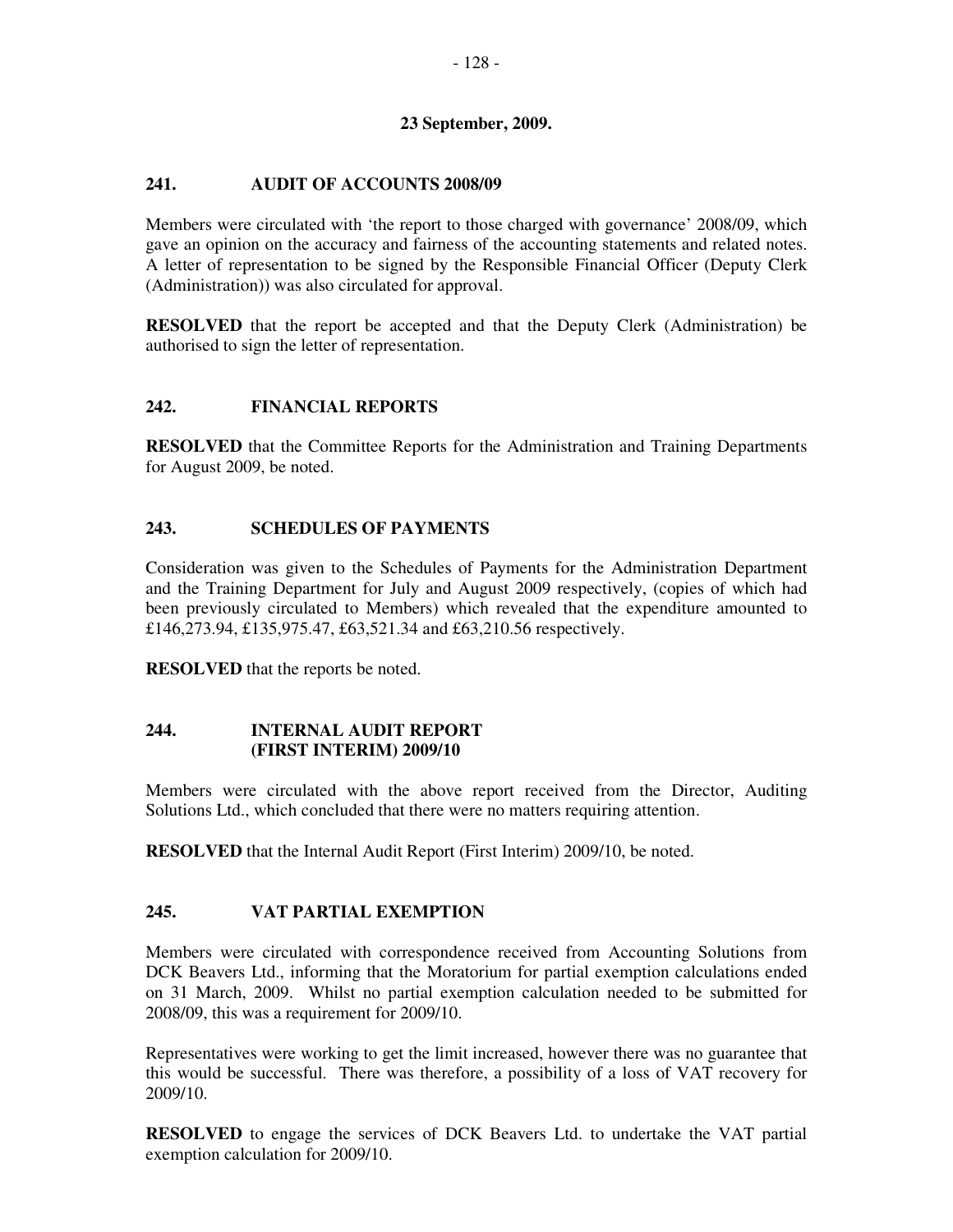#### **246. FINANCIAL ASSISTANCE**

Cllrs. T. Devichand and L. J. Butler declared a personal and prejudicial interest in items (2)(e) and (2)(r) respectively, as Cllr. Devichand was a Trustee of Llanelli Citizens' Advice Bureau and Cllr. Butler a Co-ordinator with Communities First Llwynhendy. Both Members withdrew for the meeting before discussion of their respective organisations commenced. (As the Vice-Chairman of Committee was not in attendance, Cllr. C. A. Rees was nominated as Chair Pro-Tempore and chaired the meeting whilst item (2)(r) was discussed). Cllr. A. C. Thomas declared a personal interest in item  $(2)(q)$  as he was this Council's representative on the Friends of Llanelli Museum.

Consideration was given to the report of the Deputy Clerk (Administration) and applications received for financial assistance and, it was

**RESOLVED** as follows:-

- (a) Llanelli & Districts' Association for Spina-Bifida and Hydrocephalus that a contribution of £100 be made;
- (b) Heart of Wales Travellers' Association Llanelli Station that a contribution of £50 be made ;
- (c) Llanelli Air Raise that a contribution of £100 be made;
- (d) Cruse Bereavement Care that a contribution of £25 be made;
- (e) Llanelli Citizens' Advice Bureau that the application be noted;
- (f) Amman Valley Dementia Carers Support Group that a contribution of £100 be made;
- (g) B. Williams 'Festival of Stars' Competition, Glasgow that the application be noted;
- (h) Carmarthenshire Older People's Partnership that a contribution of £100 be made;
- (i) Urdd Gobaith Cymru that a contribution of  $£50$  be made;
- (i) W.K.C. Welsh Kickboxing Team that a contribution of £100 be made;
- (k) Shelter Cymru that the application be noted;
- (l) Guide Dogs Llanelli & District Branch that a contribution of £75 be made;
- (m)Carmarthenshire Federation of Young Farmers' Clubs that a contribution of £25 be made;
- (n)  $1<sup>st</sup>$  Llanelli Scout Group that a contribution of £50 be made;
- (o) Llanelli Historical Society that a contribution of £25 be made;
- (p) Girlguiding Carmarthenshire that a contribution of £50 be made;
- (q) Friends of Llanelli Museum Musical Evening at Stradey Castle that the application be noted;
- (r) Communities First Llwynhendy Llwynhendy Samba Band that the application be noted;
- (s) Wales Air Ambulance that a contribution of  $£100$  be made;
- (t) Bobath Children's Therapy Centre Wales that a contribution of £100 be made;
- (u) Fforest Uchaf Horse & Pony Centre & Pit Pony Sanctuary that a contribution of £25 be made;
- (v) Age Concern Carmarthenshire that a contribution of £50 be made;
- (w) The Sea Cadets TS Echo Mini Bus that a contribution of £50 be made.